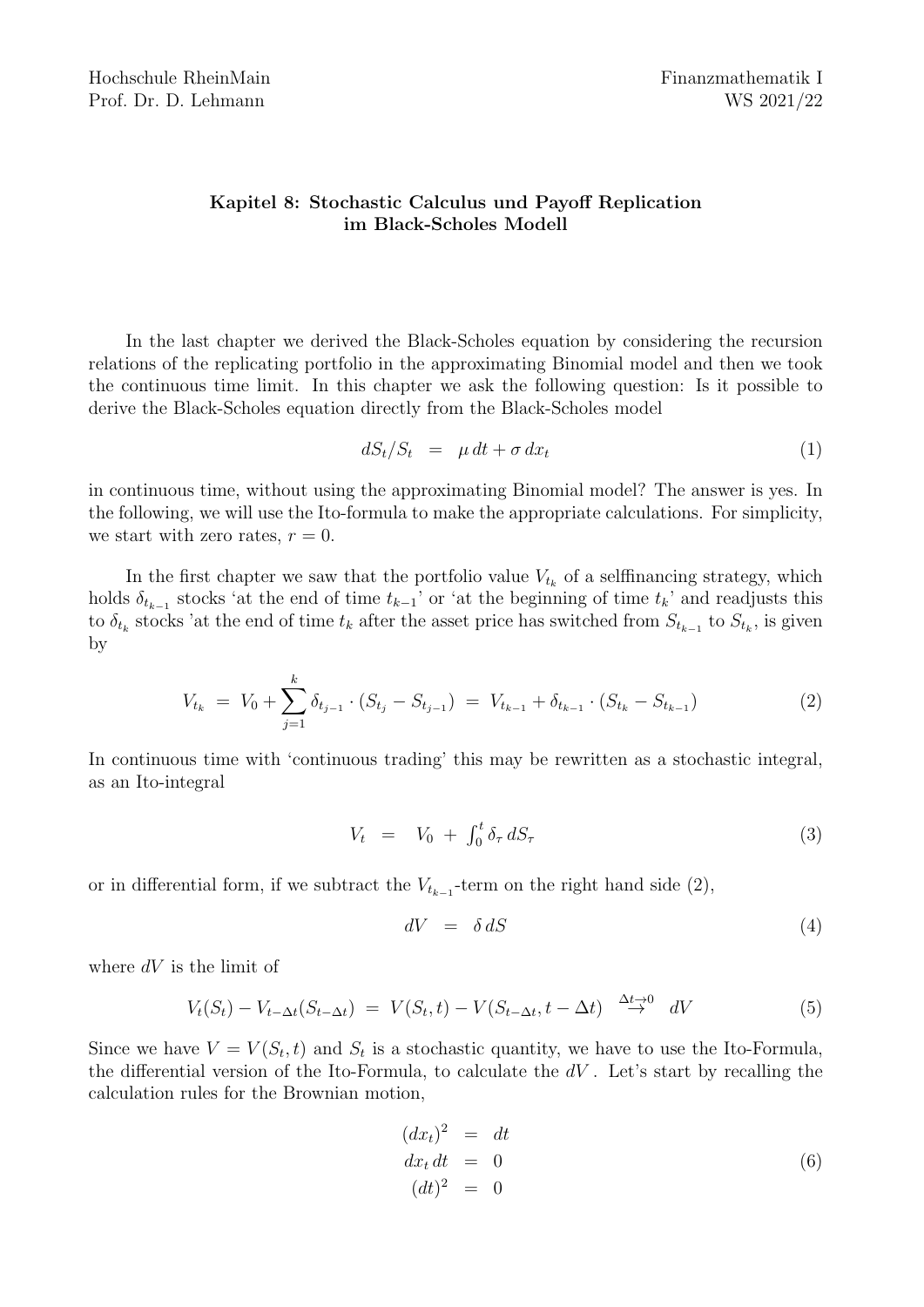As a consequence of these rules, we obtained the Ito-Formula in Chapter 4. There was a differential version and an integral version. Let's summarize both versions in the following

### Theorem 8.1 (Ito-Formula for Functions of a Brownian Motion): Let

$$
F = F(x) : \mathbb{R} \to \mathbb{R}
$$

be an arbitrary two-times differentiable function of one variable and let  ${x_t}_{0 \le t \le T}$  be a Brownian motion. Then we have the following identities:

a) Differential Version: Let  $dF(x_t) := F(x_t) - F(x_{t-dt})$ . Then

$$
dF(x_t) = F'(x_t) dx_t + \frac{1}{2} F''(x_t) (dx_t)^2
$$
  
=  $F'(x_t) dx_t + \frac{1}{2} F''(x_t) dt$ 

### b) Integral Version: We have

$$
F(x_T) - F(x_0) = \int_0^T F'(x_t) dx_t + \frac{1}{2} \int_0^T F''(x_t) dt
$$

where the stochastic  $dx_t$ -integral above is to be defined as an Ito-integral according to

$$
\int_0^T f(x_t) dx_t = \lim_{\Delta t \to 0} \sum_{k=1}^N f(x_{t_{k-1}}) \Delta x_{t_k} = \lim_{\Delta t \to 0} \sum_{k=1}^N f(x_{t_{k-1}}) \sqrt{\Delta t} \phi_k
$$

and the Brownain motion  $x_{t_{k-1}}$  at time  $t_{k-1} = (k-1)\Delta t$  given by

$$
x_{t_{k-1}} = \sqrt{\Delta t} \sum_{j=1}^{k-1} \phi_j.
$$

A slightly generalized version of this is the following

#### Theorem 8.2 (Ito-Formula for Functions of a Brownian Motion and Time): Let

$$
F = F(x, t) : \mathbb{R}^2 \to \mathbb{R}
$$

be an arbitrary two-times differentiable function of two variables and let  ${x_t}_{0 \leq t \leq T}$  be a Brownian motion. Then we have the following identities:

a) Differential Version: Let  $dF(x_t,t) := F(x_t,t) - F(x_{t-dt}, t-dt)$ . Then

$$
dF = \frac{\partial F}{\partial x} dx_t + \frac{1}{2} \frac{\partial^2 F}{\partial x^2} (dx_t)^2 + \frac{\partial F}{\partial t} dt
$$
  

$$
= \frac{\partial F}{\partial x} dx_t + \left\{ \frac{1}{2} \frac{\partial^2 F}{\partial x^2} + \frac{\partial F}{\partial t} \right\} dt
$$

# b) Integral Version: We have

$$
F(x_T, T) - F(x_0, 0) = \int_0^T \frac{\partial F}{\partial x} dx_t + \int_0^T \left\{ \frac{1}{2} \frac{\partial^2 F}{\partial x^2} + \frac{\partial F}{\partial t} \right\} dt
$$

where the stochastic  $dx_t$ -integral above again is to be defined as an Ito-integral.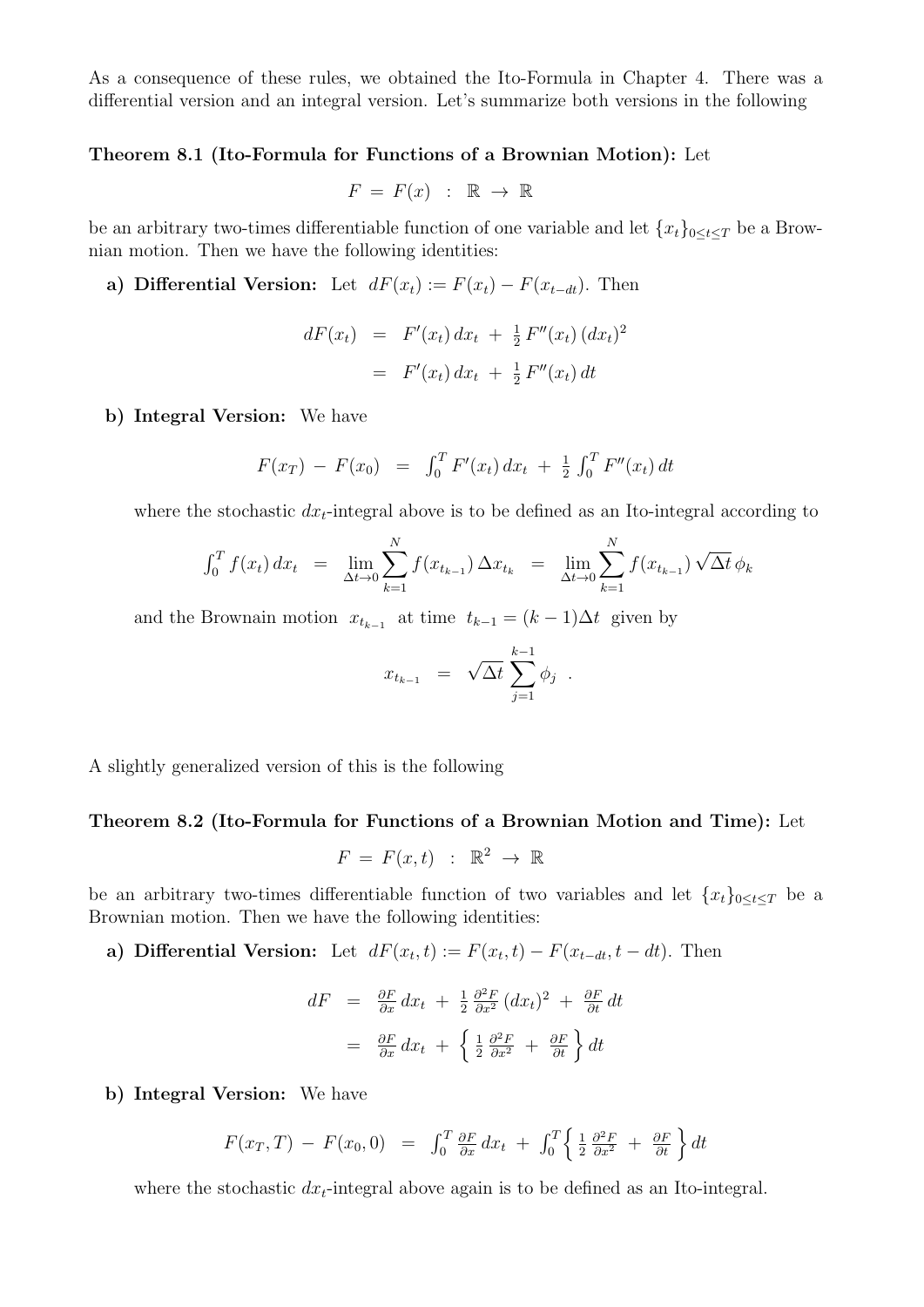Since we want to calculate quantities like

$$
V_t(S_t) - V_{t-\Delta t}(S_{t-\Delta t}) = V(S_t, t) - V(S_{t-\Delta t}, t - \Delta t) \stackrel{\Delta t \to 0}{\to} dV
$$

where  $S$  is given by

$$
S = S(x_t, t) = S_0 e^{\sigma x_t + (\mu - \sigma^2/2)t}
$$

we need actually a more general version than the two theorems above. Namely, the  $F$  above in the theorems is now the  $V$ , the portfolio value. However, we want to consider the  $V$  as a function of  $S_t$ , not of  $x_t$ . That is, we plug in stochastic objects, but not directly the Brownian motion, but functions of it. To specify the class of stochastic objects we can plug into the V or some  $F = F(S_t, t)$ , we need the following

**Definition 8.3:** An Ito diffusion is a stochastic process  $X_t$  given by the SDE

$$
dX_t = a(X_t, t) dt + b(X_t, t) dx_t
$$

with  $x_t$  being a Brownian motion.

Example: The Black-Scholes model given by the geometric Brownain motion

$$
S_t = S(x_t, t) = S_0 e^{\sigma x_t + (\mu - \sigma^2/2)t}
$$

is an Ito-diffusion since with Theorem 8.2

$$
dS_t = \frac{\partial S}{\partial x} dx_t + \left\{ \frac{1}{2} \frac{\partial^2 S}{\partial x^2} + \frac{\partial S}{\partial t} \right\} dt
$$
  
=  $\sigma S_t dx_t + \left\{ \frac{\sigma^2}{2} S_t + (\mu - \sigma^2 / 2) S_t \right\} dt$   
=  $\sigma S_t dx_t + \mu S_t dt$ 

which is of course equivalent to the SDE we derived already in Chapter 4,

$$
dS_t/S_t = \mu dt + \sigma dx_t
$$

Thus we have

$$
a(S_t, t) = \mu S_t
$$
  

$$
b(S_t, t) = \sigma S_t
$$

in Definition 8.3 and  $S_t$  is an Ito-diffusion. Now we can state a third theorem which summarizes the formulae we will actually use:

### Theorem 8.4 (Ito-Formula for Functions of an Ito-Diffusion and Time): Let

$$
F = F(x, t) : \mathbb{R}^2 \to \mathbb{R}
$$

be an arbitrary two-times differentiable function of two variables and let  ${x_t}_{0 \le t \le T}$  be a Brownian motion. Let  $X_t$  be an Ito-diffusion given by the SDE

$$
dX_t = a(X_t, t) dt + b(X_t, t) dx_t
$$

We plug  $X_t$  into the first argument of F and consider the function  $F = F(X_t, t)$ . Then we have the following identities: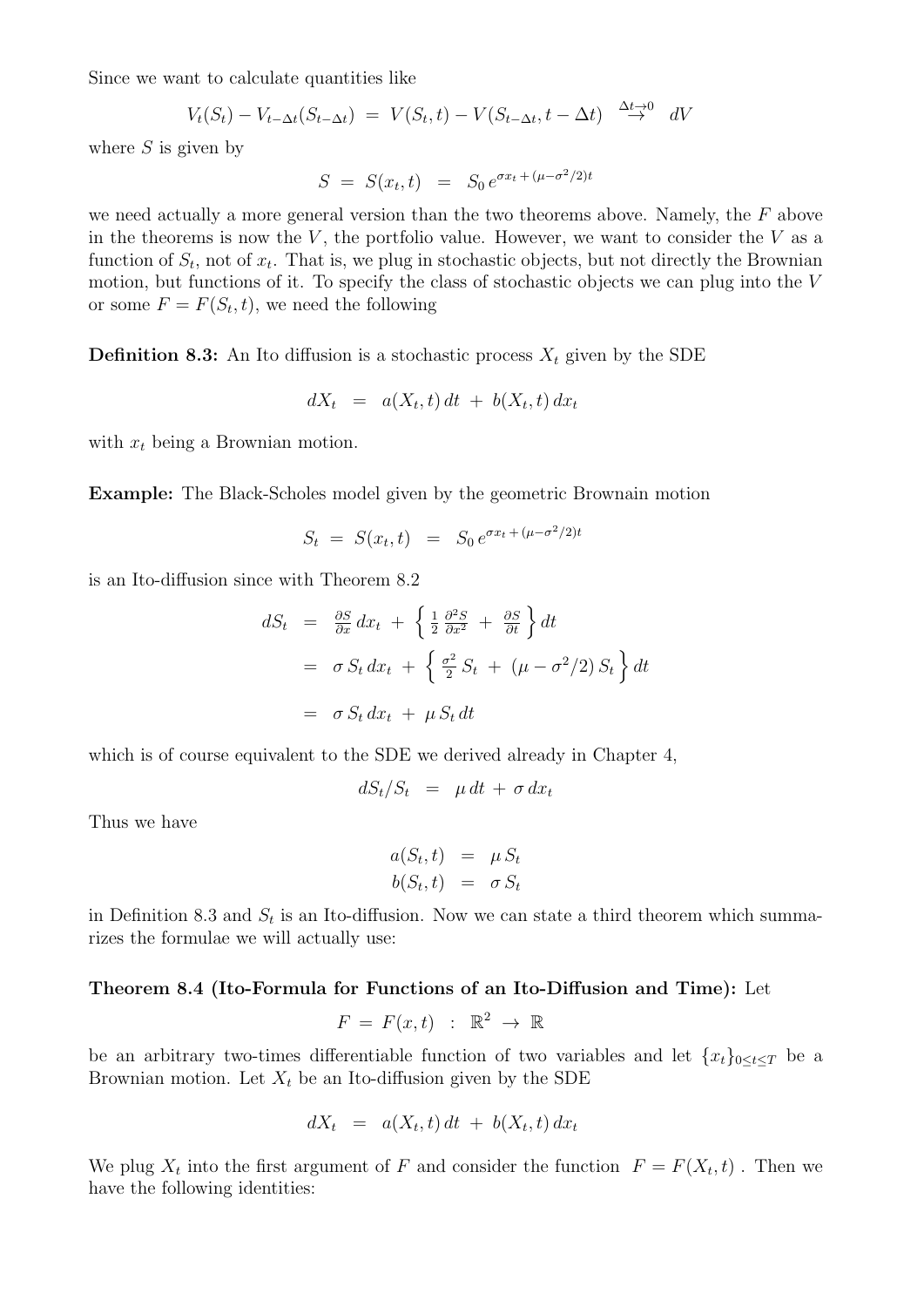**a)** Differential Version: Let  $dF(X_t, t) := F(X_t, t) - F(X_{t-dt}, t-dt)$  with  $X_t$  being the Ito-diffusion from above. Then

$$
dF = \frac{\partial F}{\partial x} dX_t + \frac{1}{2} \frac{\partial^2 F}{\partial x^2} (dX_t)^2 + \frac{\partial F}{\partial t} dt
$$
  
\n
$$
= \frac{\partial F}{\partial x} (a dt + b dx_t) + \frac{1}{2} \frac{\partial^2 F}{\partial x^2} (a dt + b dx_t)^2 + \frac{\partial F}{\partial t} dt
$$
  
\n
$$
= \frac{\partial F}{\partial x} (a dt + b dx_t) + \frac{b^2}{2} \frac{\partial^2 F}{\partial x^2} dt + \frac{\partial F}{\partial t} dt
$$
  
\n
$$
= \left\{ a \frac{\partial F}{\partial x} + \frac{b^2}{2} \frac{\partial^2 F}{\partial x^2} + \frac{\partial F}{\partial t} \right\} dt + b \frac{\partial F}{\partial x} dx_t
$$

## b) Integral Version: We have

$$
F(X_T, T) - F(X_0, 0) = \int_0^T \left\{ a \frac{\partial F}{\partial x} + \frac{b^2}{2} \frac{\partial^2 F}{\partial x^2} + \frac{\partial F}{\partial t} \right\} dt + \int_0^T b \frac{\partial F}{\partial x} dx_t
$$

where the stochastic  $dx_t$ -integral above again is to be defined as an Ito-integral.

Now we are in a position to calculate  $dV$ , the change of the value of the replicating portfolio in contiuous time. With the Ito-Formula, we get

$$
dV = \frac{\partial V}{\partial S} dS + \frac{1}{2} \frac{\partial^2 V}{\partial S^2} (dS)^2 + \frac{\partial V}{\partial t} dt
$$
  
=  $\frac{\partial V}{\partial S} dS + \left\{ \frac{1}{2} \frac{\partial^2 V}{\partial S^2} \sigma^2 S^2 + \frac{\partial V}{\partial t} \right\} dt$  (7)

Thus, if this change should be given by trading  $\delta$  stocks of the underlying, that is, if this should be equal to  $\delta dS$ ,

$$
dV = \frac{\partial V}{\partial S} dS + \left\{ \frac{1}{2} \frac{\partial^2 V}{\partial S^2} \sigma^2 S^2 + \frac{\partial V}{\partial t} \right\} dt \stackrel{!}{=} \delta dS \tag{8}
$$

we have to have the equations

$$
\delta = \frac{\partial V}{\partial S} \tag{9}
$$

which coincides with the definition of the previous chapter and

$$
\frac{1}{2} \frac{\partial^2 V}{\partial S^2} \sigma^2 S^2 + \frac{\partial V}{\partial t} = 0 \tag{10}
$$

which is the Black-Scholes equation for zero interest rates. Thus, if (9) and (10) are fulfilled, we can use the integral version of Theorem 8.4 with  $X_t = S_t$  and  $F(X_t, t) = V(S_t, t)$  and

$$
(dS_t)^2 = S_t^2 (\mu dt + \sigma dx_t)^2 \stackrel{\text{Rechenregeln BB}}{=} S_t^2 \sigma^2 dt \qquad (11)
$$

to obtain

$$
V(S_T, T) - V(S_0, 0) = \int_0^T \frac{\partial V}{\partial S} dS_t + \int_0^T \underbrace{\left\{ \frac{1}{2} \frac{\partial^2 V}{\partial S^2} \sigma^2 S^2 + \frac{\partial V}{\partial t} \right\}}_{= 0} dt
$$
  
= 
$$
\int_0^T \delta(S_t, t) dS_t
$$
 (12)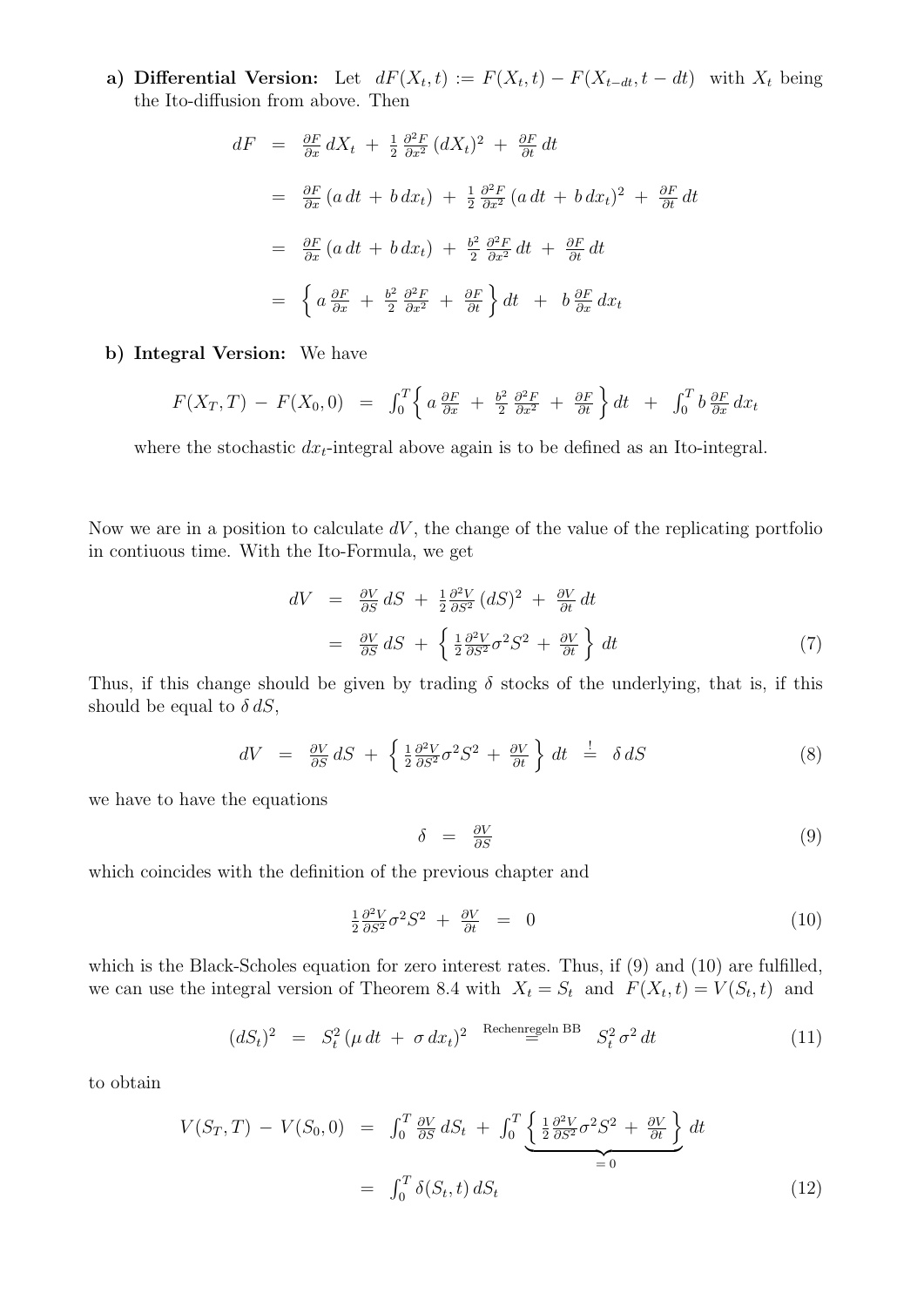Thus, some payoff  $H = H(S_T)$  can be exactly replicated in continuous time if we impose the final condition

$$
V(S_T, T) = H(S_T) \tag{13}
$$

in addition to (10).

When interest rates are present, a similar derivation can be done. Since this is an important calculation and an important result, in the continuous time Black-Scholes model exact payoff replication is still possible, we state this in a separate theorem.

**Theorem 8.5:** Let  $H = H(S)$  be some option payoff and let  $V = V(S, t)$  be a solution of the Black-Scholes PDE

$$
\frac{\partial V}{\partial t} + \frac{\sigma^2 S^2}{2} \frac{\partial^2 V}{\partial S^2} + rS \frac{\partial V}{\partial S} - rV = 0
$$
  

$$
V(S,T) = H(S)
$$

and let  $\{S_t\}_{t\geq 0}$  be a stochastic price process given by the Black-Scholes Modell with real world drift  $\mu$ ,

$$
\frac{dS_t}{S_t} = \mu dt + \sigma dx_t
$$

Furthermore let  $V_0 = V(S_0, 0)$  be the option price of H and define a trading strategy by the following delta's,

$$
\delta_t = \delta(S_t, t) := \frac{\partial V(S_t, t)}{\partial S_t}
$$

As usual, we use the notation with small letters

$$
s_t \ := \ e^{-rt} S_t
$$

for the discounted price process. Then the following equation holds:

$$
e^{-rT}H(S_T) = V_0 + \int_0^T \delta_t ds_t
$$

This equation means (recall part (b) of Theorem 1.1 in the first chapter) that in the Black-Scholes model any option payoff  $H = H(S_T)$  can be replicated with a suitable trading strategy.

#### Proof: Let

$$
v(S,t) \quad := \quad e^{-rt} \, V(S,t)
$$

Then, since  $v_0 = V_0$ ,

$$
e^{-rT}H(S_T) - V_0 = v(S_T, T) - v(S_0, 0)
$$

$$
= \int_0^T dv
$$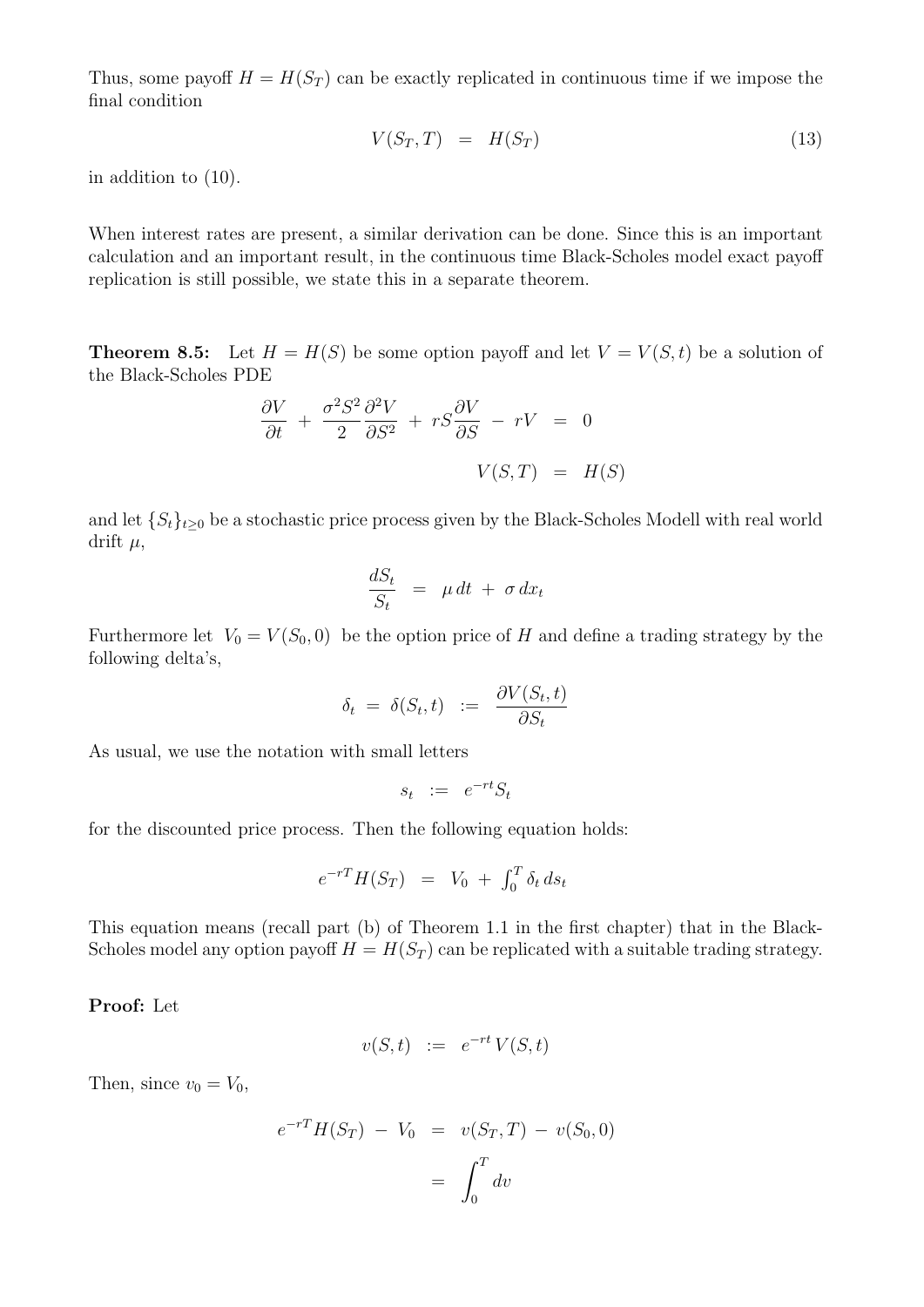where

$$
dv = d(e^{-rt}V)
$$
  
= 
$$
d(e^{-rt})V + e^{-rt}dV + d(e^{-rt})dV
$$
  
= 
$$
-re^{-rt}dtV + e^{-rt}dV + 0
$$

Now,

$$
dV = \frac{\partial V}{\partial S} dS_t + \frac{1}{2} \frac{\partial^2 V}{\partial S^2} (dS_t)^2 + \frac{\partial V}{\partial t} dt
$$

Using

$$
\delta_t = \frac{\partial V}{\partial S}(S_t, t)
$$

and, recalling the calculation rules for Brownian motion  $(dx_t)^2 = dt$  and  $dx_t dt = (dt)^2 = 0$ ,

$$
(dS_t)^2 = (\mu S_t dt + \sigma S_t dx_t)^2
$$
  
= 0 + 0 +  $\sigma^2 S_t^2 (dx_t)^2$   
=  $\sigma^2 S_t^2 dt$ 

we obtain

$$
dV = \delta_t dS_t + \left\{ \frac{\sigma^2}{2} S_t^2 \frac{\partial^2 V}{\partial S^2} + \frac{\partial V}{\partial t} \right\} dt
$$

We have to express  $dS_t$  through  $ds_t$  where  $s_t = e^{-rt} S_t$ . We have

$$
ds_t = d(e^{-rt}S_t)
$$
  
=  $-re^{-rt}dt S_t + e^{-rt}dS_t$ 

or

$$
e^{-rt} dS_t = ds_t + r e^{-rt} dt S_t
$$

which gives

$$
e^{-rt} dV = \delta_t e^{-rt} dS_t + e^{-rt} \left\{ \frac{\sigma^2}{2} S_t^2 \frac{\partial^2 V}{\partial S^2} + \frac{\partial V}{\partial t} \right\} dt
$$
  

$$
= \delta_t \left[ ds_t + r e^{-rt} dt S_t \right] + e^{-rt} \left\{ \frac{\sigma^2}{2} S_t^2 \frac{\partial^2 V}{\partial S^2} + \frac{\partial V}{\partial t} \right\} dt
$$
  

$$
= \delta_t ds_t + r S_t \frac{\partial V}{\partial S} dt + e^{-rt} \left\{ \frac{\sigma^2}{2} S_t^2 \frac{\partial^2 V}{\partial S^2} + \frac{\partial V}{\partial t} \right\} dt
$$

Thus,

$$
dv = -re^{-rt} dt V + e^{-rt} dV
$$
  
\n
$$
= -re^{-rt} dt V + \delta_t ds_t + rS_t \frac{\partial V}{\partial S} dt + e^{-rt} \left\{ \frac{\sigma^2}{2} S_t^2 \frac{\partial^2 V}{\partial S^2} + \frac{\partial V}{\partial t} \right\} dt
$$
  
\n
$$
= \delta_t ds_t + e^{-rt} \left\{ \frac{\sigma^2}{2} S_t^2 \frac{\partial^2 V}{\partial S^2} + rS_t \frac{\partial V}{\partial S} + \frac{\partial V}{\partial t} - rV \right\} dt
$$
  
\n
$$
= \delta_t ds_t
$$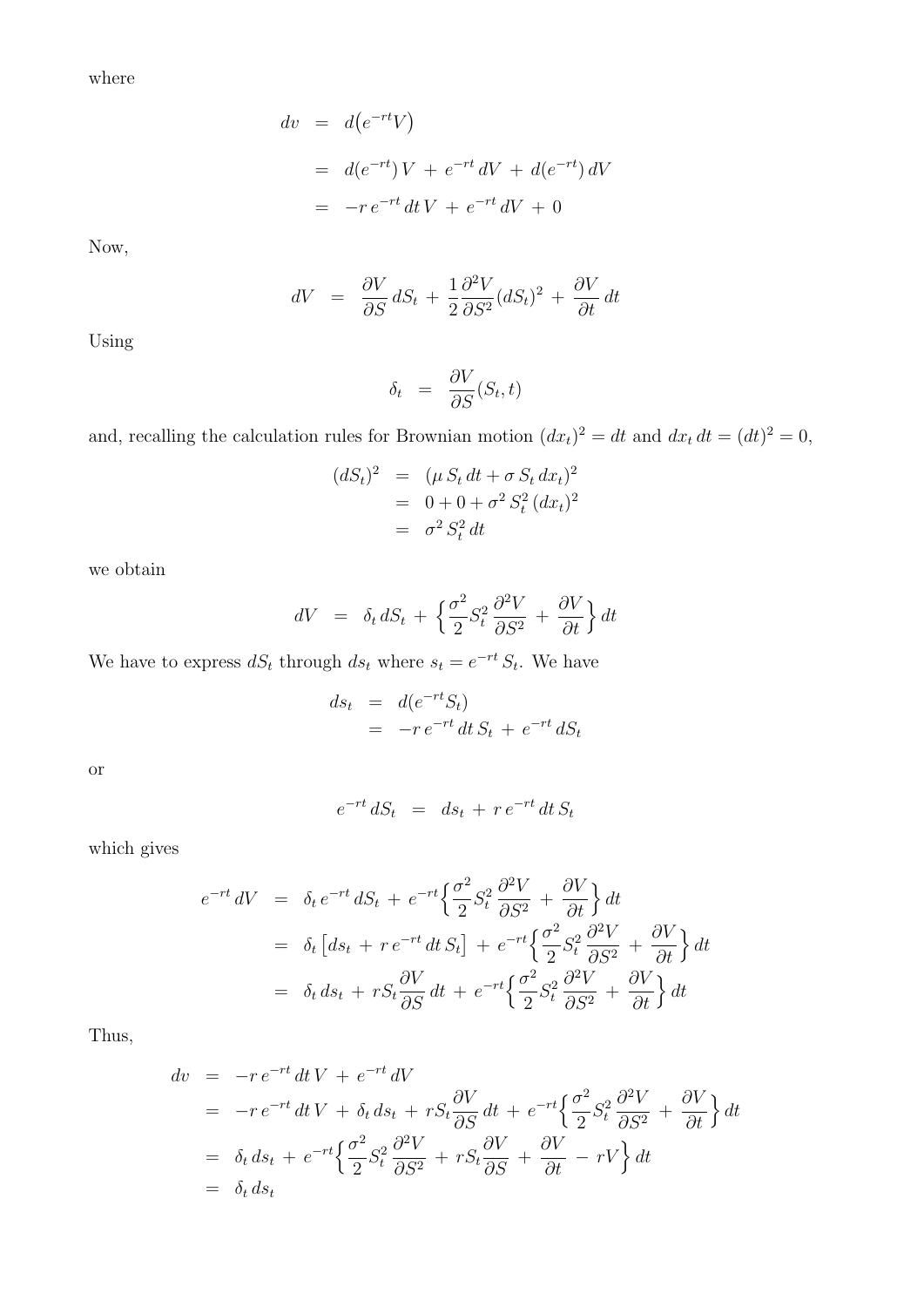where we used the Black-Scholes PDE in the last line. Thus,

$$
e^{-rT}H(S_T) - V_0 = v(S_T, T) - v(S_0, 0)
$$

$$
= \int_0^T dv
$$

$$
= \int_0^T \delta_t ds_t
$$

and the theorem is proven. ■

Excel/VBA-Simulation: Wir wollen jetzt die Aussage von Theorem 8.5 durch eine geeignete Excel/VBA-Simulation verifizieren. Der Einfachheit halber wollen wir annehmen, dass die Zinsen 0 sind, dann müssen wir also nicht zwischen diskontierten und undiskontierten Grössen unterscheiden, wir haben  $s_t = S_t$ . Weiterhin wollen wir eine standard Call-Option mit payoff

$$
H_{\text{call}} = \max\{S_T - K, 0\}
$$

betrachten, für die wir sowohl für den Preis als auch für das Delta bereits eine analytische Formel hergeleitet haben, im Kapitel 6. Und zwar hatten wir

$$
V_{\text{call},t} = S_t N(d_+) - K e^{-r(T-t)} N(d_-)
$$

mit

$$
d_{\pm} := \frac{\log \frac{S_t}{K} + (r \pm \frac{\sigma^2}{2})(T - t)}{\sigma\sqrt{T - t}}
$$

und die Formel für das Delta  $\delta_t$  zur Zeit t war einfach

$$
\delta_{\text{call}} = N(d_+)
$$

Ok, machen wir jetzt die Implementation: Wir müssen die Grösse

$$
V(t_N) = V_0 + \sum_{k=1}^{N} \delta(t_{k-1}) \times (S_{t_k} - S_{t_{k-1}})
$$

berechnen mit

$$
\delta(t_j) = N\big[d_+(t_j)\big]
$$

und

$$
d_{+}(t_{j}) \ \ := \ \ \frac{\log \frac{S_{t_{j}}}{K} + (r + \frac{\sigma^{2}}{2})(t_{N} - t_{j})}{\sigma\sqrt{t_{N} - t_{j}}}
$$

und dann sollte in etwa gelten (exakt im Limes  $\Delta t \to 0$ )

$$
V(t_N) \approx H(S_{t_N}) = \max\{S_{t_N} - K, 0\}
$$